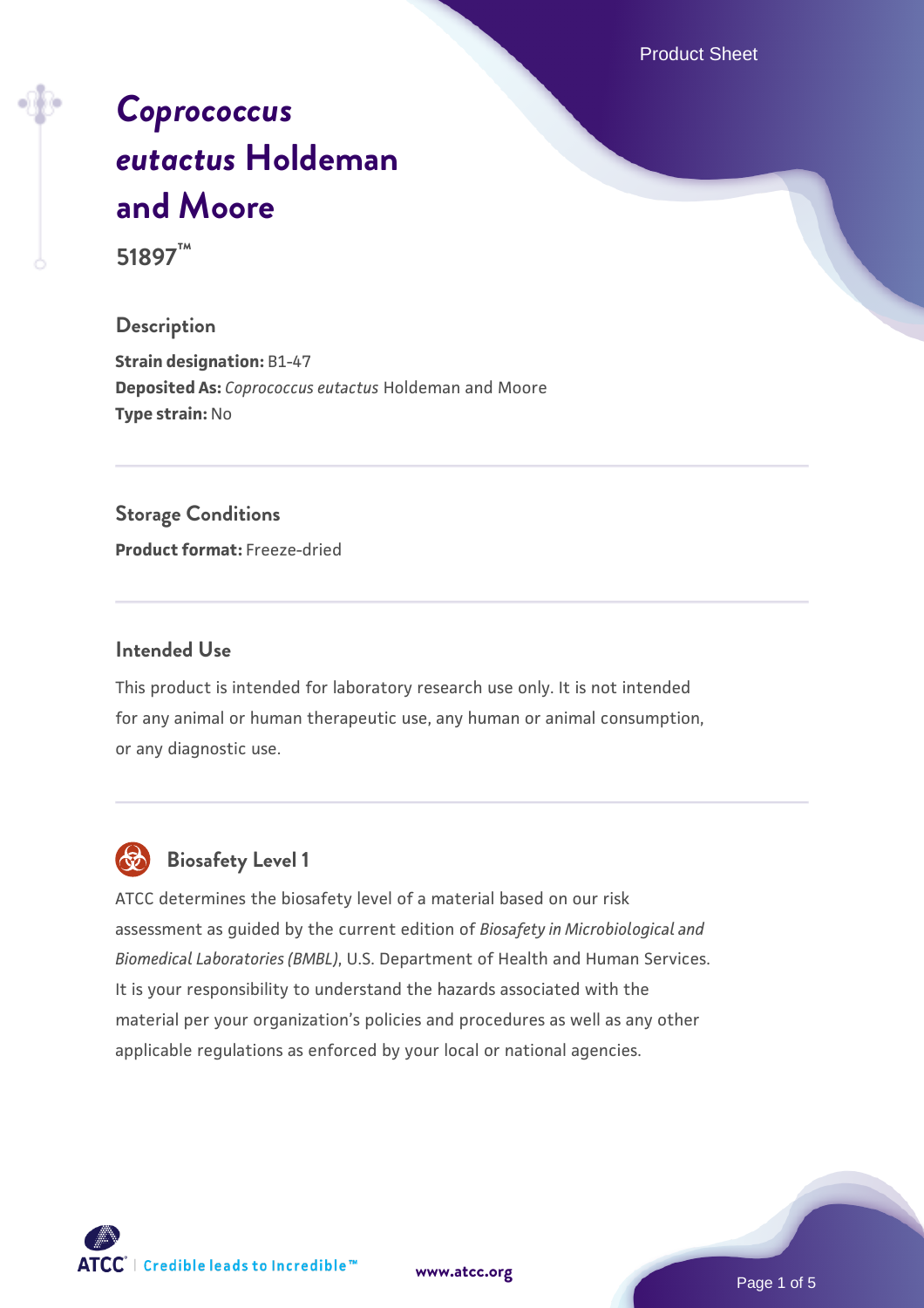#### **[Coprococcus eutactus](https://www.atcc.org/products/51897) [Holdeman and Moore](https://www.atcc.org/products/51897) Product Sheet** Product Sheet **51897**

ATCC highly recommends that appropriate personal protective equipment is always used when handling vials. For cultures that require storage in liquid nitrogen, it is important to note that some vials may leak when submersed in liquid nitrogen and will slowly fill with liquid nitrogen. Upon thawing, the conversion of the liquid nitrogen back to its gas phase may result in the vial exploding or blowing off its cap with dangerous force creating flying debris. Unless necessary, ATCC recommends that these cultures be stored in the vapor phase of liquid nitrogen rather than submersed in liquid nitrogen.

### **Certificate of Analysis**

For batch-specific test results, refer to the applicable certificate of analysis that can be found at www.atcc.org.

#### **Growth Conditions**

**Medium:**  [ATCC Medium 1016: Chopped meat carbohydrate medium \(ATCC Medium 593\)](https://www.atcc.org/-/media/product-assets/documents/microbial-media-formulations/atcc-medium-1016.pdf?rev=6b8ba557ff29461298bf8b0643d99f6c) [with rumen fluid](https://www.atcc.org/-/media/product-assets/documents/microbial-media-formulations/atcc-medium-1016.pdf?rev=6b8ba557ff29461298bf8b0643d99f6c) **Temperature:** 37°C **Atmosphere:** Anaerobic

#### **Material Citation**

If use of this material results in a scientific publication, please cite the material in the following manner: *Coprococcus eutactus* Holdeman and Moore (ATCC 51897)

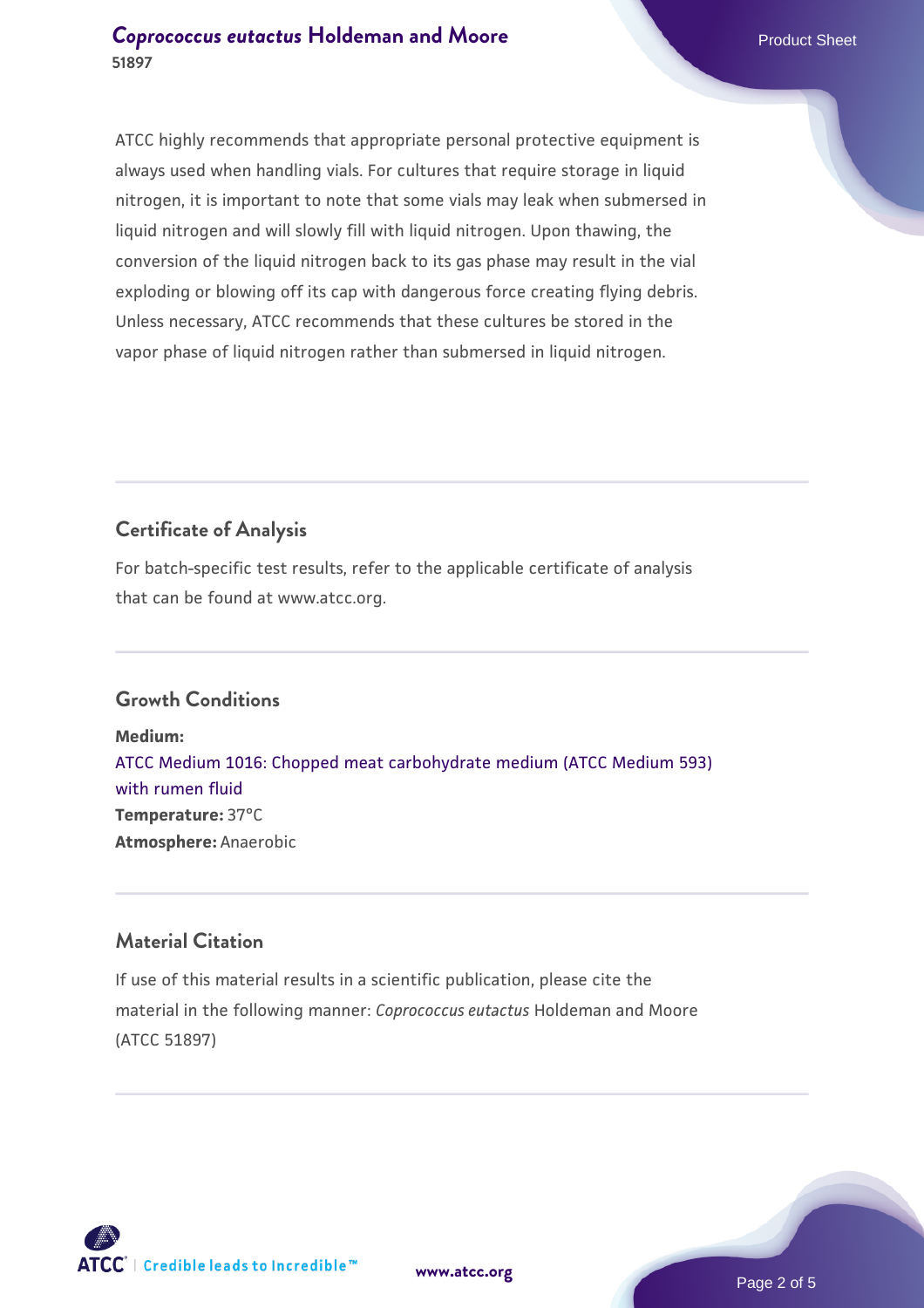**[Coprococcus eutactus](https://www.atcc.org/products/51897) [Holdeman and Moore](https://www.atcc.org/products/51897) Product Sheet** Product Sheet **51897**

#### **References**

References and other information relating to this material are available at www.atcc.org.

#### **Warranty**

The product is provided 'AS IS' and the viability of ATCC® products is warranted for 30 days from the date of shipment, provided that the customer has stored and handled the product according to the information included on the product information sheet, website, and Certificate of Analysis. For living cultures, ATCC lists the media formulation and reagents that have been found to be effective for the product. While other unspecified media and reagents may also produce satisfactory results, a change in the ATCC and/or depositor-recommended protocols may affect the recovery, growth, and/or function of the product. If an alternative medium formulation or reagent is used, the ATCC warranty for viability is no longer valid. Except as expressly set forth herein, no other warranties of any kind are provided, express or implied, including, but not limited to, any implied warranties of merchantability, fitness for a particular purpose, manufacture according to cGMP standards, typicality, safety, accuracy, and/or noninfringement.

#### **Disclaimers**

This product is intended for laboratory research use only. It is not intended for any animal or human therapeutic use, any human or animal consumption, or any diagnostic use. Any proposed commercial use is prohibited without a license from ATCC.

While ATCC uses reasonable efforts to include accurate and up-to-date information on this product sheet, ATCC makes no warranties or representations as to its accuracy. Citations from scientific literature and

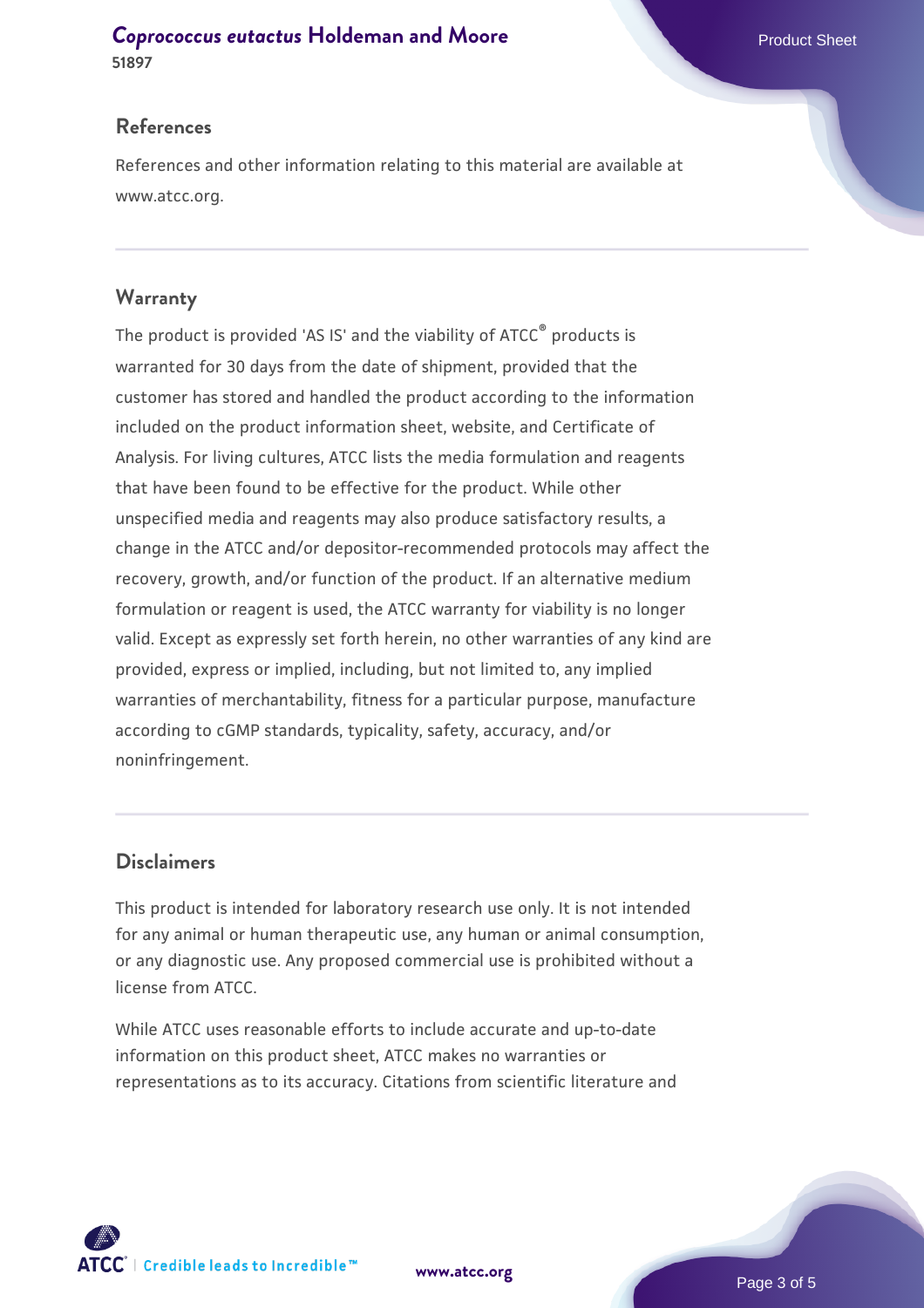patents are provided for informational purposes only. ATCC does not warrant that such information has been confirmed to be accurate or complete and the customer bears the sole responsibility of confirming the accuracy and completeness of any such information.

This product is sent on the condition that the customer is responsible for and assumes all risk and responsibility in connection with the receipt, handling, storage, disposal, and use of the ATCC product including without limitation taking all appropriate safety and handling precautions to minimize health or environmental risk. As a condition of receiving the material, the customer agrees that any activity undertaken with the ATCC product and any progeny or modifications will be conducted in compliance with all applicable laws, regulations, and guidelines. This product is provided 'AS IS' with no representations or warranties whatsoever except as expressly set forth herein and in no event shall ATCC, its parents, subsidiaries, directors, officers, agents, employees, assigns, successors, and affiliates be liable for indirect, special, incidental, or consequential damages of any kind in connection with or arising out of the customer's use of the product. While reasonable effort is made to ensure authenticity and reliability of materials on deposit, ATCC is not liable for damages arising from the misidentification or misrepresentation of such materials.

Please see the material transfer agreement (MTA) for further details regarding the use of this product. The MTA is available at www.atcc.org.

#### **Copyright and Trademark Information**

© ATCC 2021. All rights reserved. ATCC is a registered trademark of the American Type Culture Collection.

#### **Revision**

This information on this document was last updated on 2021-05-19



**[www.atcc.org](http://www.atcc.org)**

Page 4 of 5